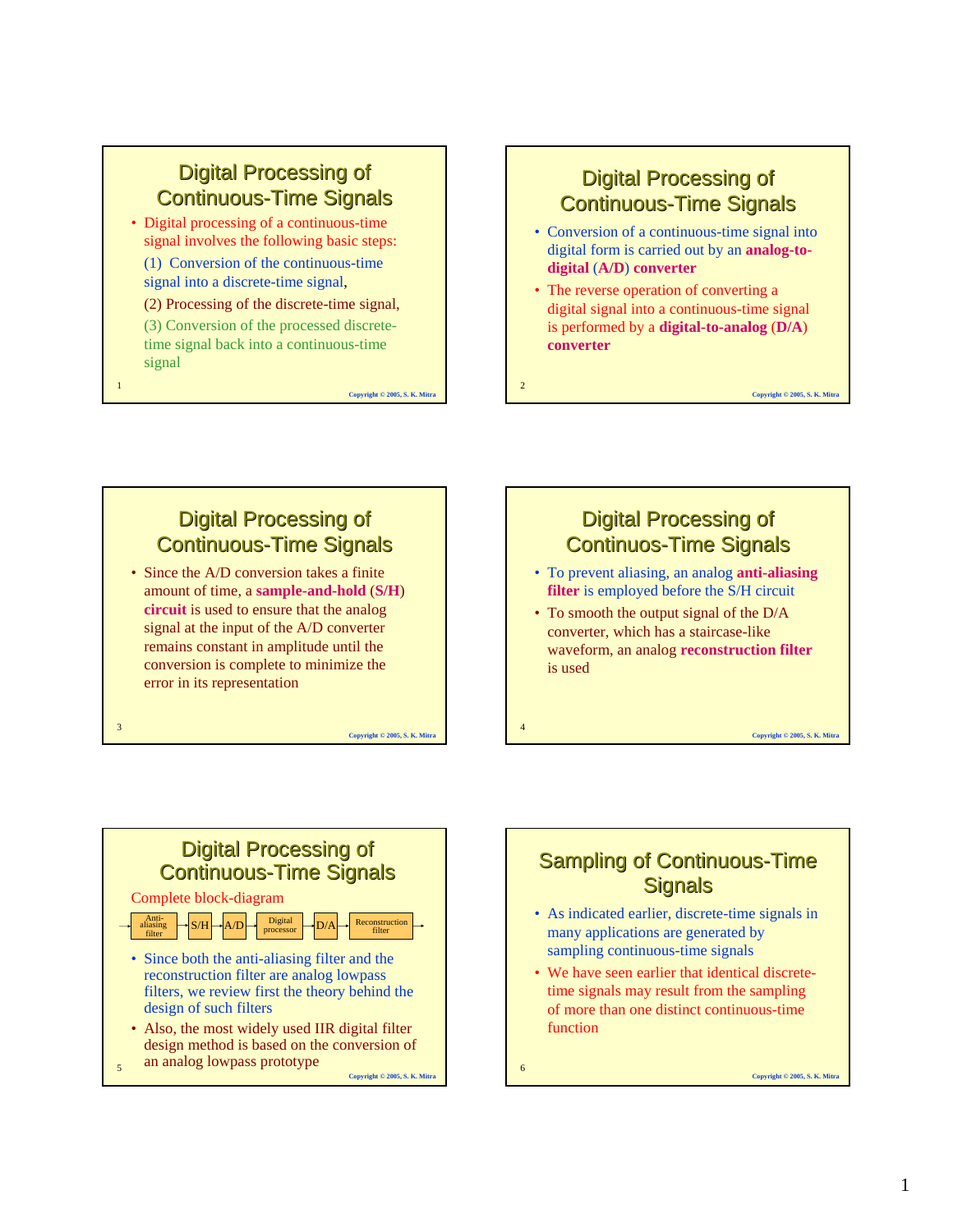#### **Sampling of Continuous-Time Signals**

- In fact, there exists an infinite number of continuous-time signals, which when sampled lead to the same discrete-time signal
- However, under certain conditions, it is possible to relate a unique continuous-time signal to a given discrete-time signal

7

11

**Copyright © 2005, S. K. Mitra**

8

### **Sampling of Continuous-Time Signals**

- If these conditions hold, then it is possible to recover the original continuous-time signal from its sampled values
- We next develop this correspondence and the associated conditions

**Copyright © 2005, S. K. Mitra**

9 **Copyright © 2005, S. K. Mitra Effect of Sampling in the Frequency Domain** • Let  $g_a(t)$  be a continuous-time signal that is sampled uniformly at  $t = nT$ , generating the sequence  $g[n]$  where with *T* being the **sampling period** • The reciprocal of *T* is called the **sampling**  frequency  $F_T$ , i.e.,  $g[n] = g_a(nT), -\infty < n < \infty$  $F_T = \frac{1}{T}$ 



## **Effect of Sampling in the Frequency Domain**

• To establish the relation between  $G_a(j\Omega)$ and  $G(e^{j\omega})$ , we treat the sampling operation mathematically as a multiplication of  $g_a(t)$ by a **periodic impulse train**  $p(t)$ :

$$
p(t) = \sum_{n = -\infty}^{\infty} \delta(t - nT)
$$
  
\n
$$
g_a(t) \xrightarrow{q \to \infty} g_p(t)
$$
  
\n
$$
p(t)
$$
  
\n
$$
g_{\text{over of } k, \text{ where } p \text{ is a positive number}
$$

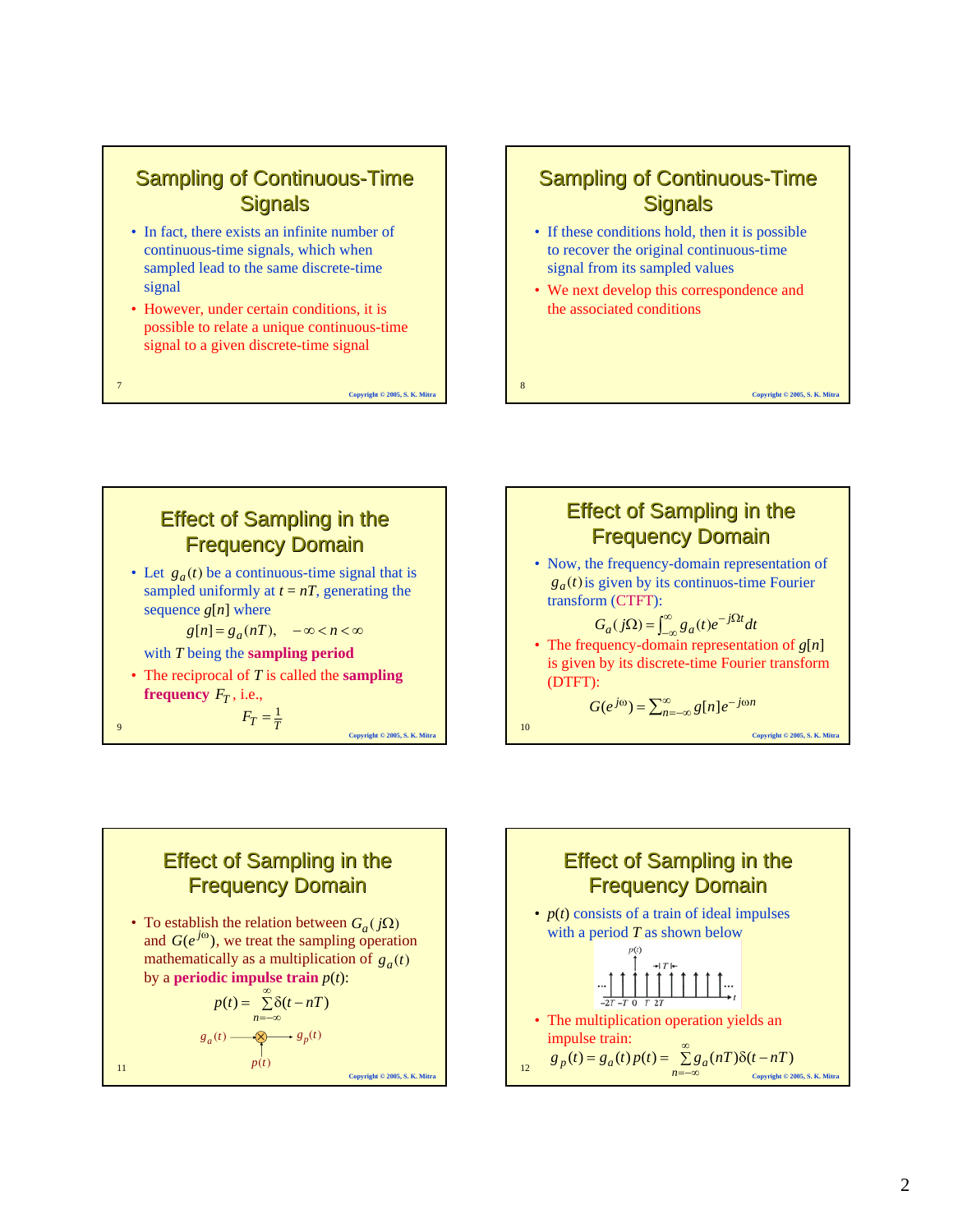







• The alternative form of the CTFT of  $g_p(t)$ is given by

$$
G_p(j\Omega) = \frac{1}{T} \sum_{k=-\infty}^{\infty} G_a(j(\Omega - k\Omega_T))
$$

17 • Therefore,  $G_p(j\Omega)$  is a periodic function of Ω consisting of a sum of shifted and scaled replicas of  $G_a(j\Omega)$ , shifted by integer multiples of  $\Omega_T$  and scaled by  $\frac{1}{T}$ 

**Copyright © 2005, S. K. Mitra**



18 • is called the **baseband** or **Nyquist band**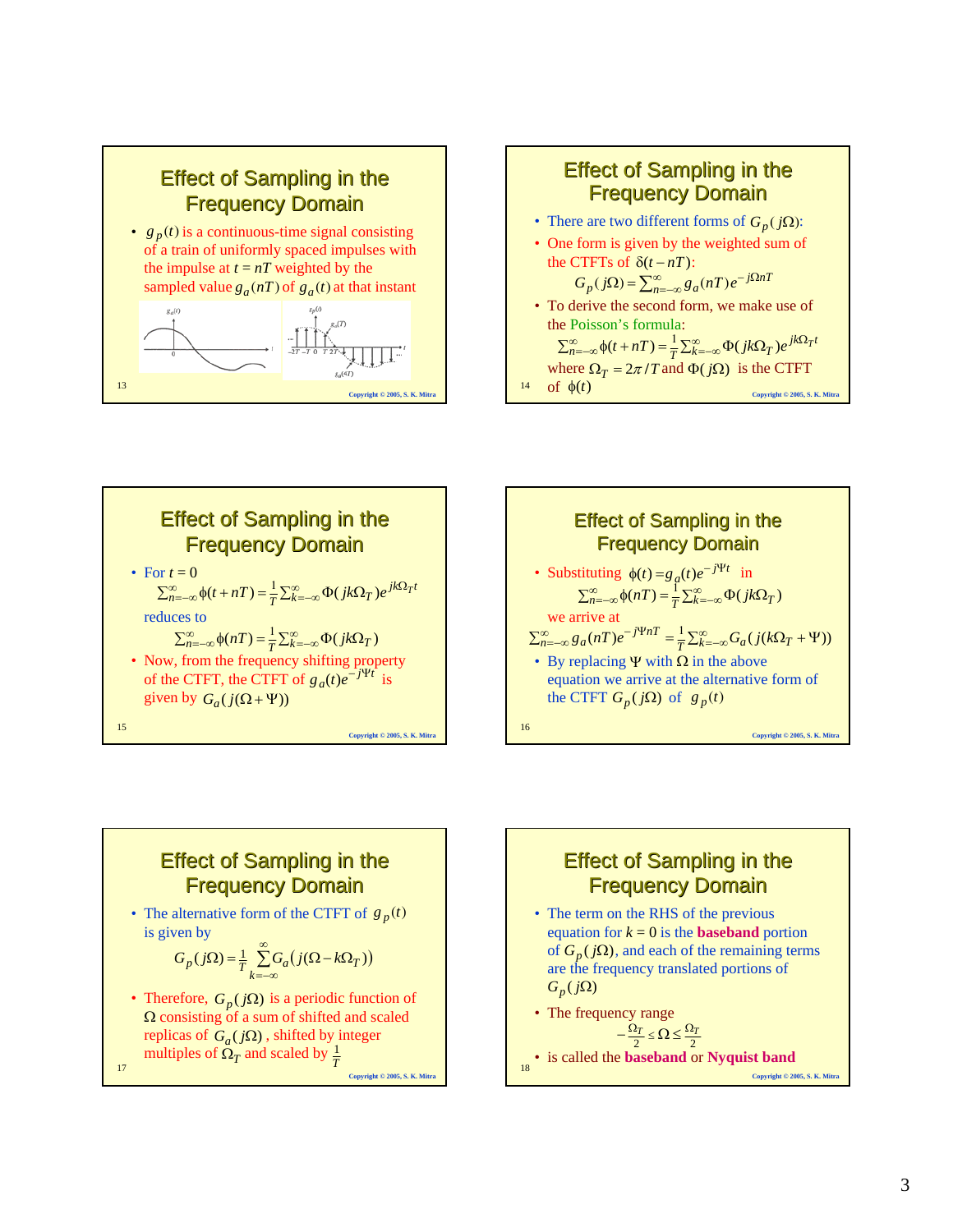



- It is evident from the top figure on the previous slide that if  $\Omega_T > 2\Omega_m$ , there is no overlap between the shifted replicas of  $G_a(j\Omega)$ generating  $G_p(j\Omega)$
- On the other hand, as indicated by the figure on the bottom, if  $\Omega_T < 2\Omega_m$ , there is an overlap of the spectra of the shifted replicas  $G_a(jΩ)$  generating  $G_p(jΩ)$

**Copyright © 2005, S. K. Mitra**

21





## **Effect of Sampling in the Frequency Domain**

• On the other hand, if  $\Omega_T < 2\Omega_m$ , due to the overlap of the shifted replicas of  $G_a(j\Omega)$ , the spectrum  $G_a(j\Omega)$  cannot be separated by filtering to recover  $G_a(j\Omega)$  because of the distortion caused by a part of the replicas immediately outside the baseband folded back or **aliased** into the baseband

24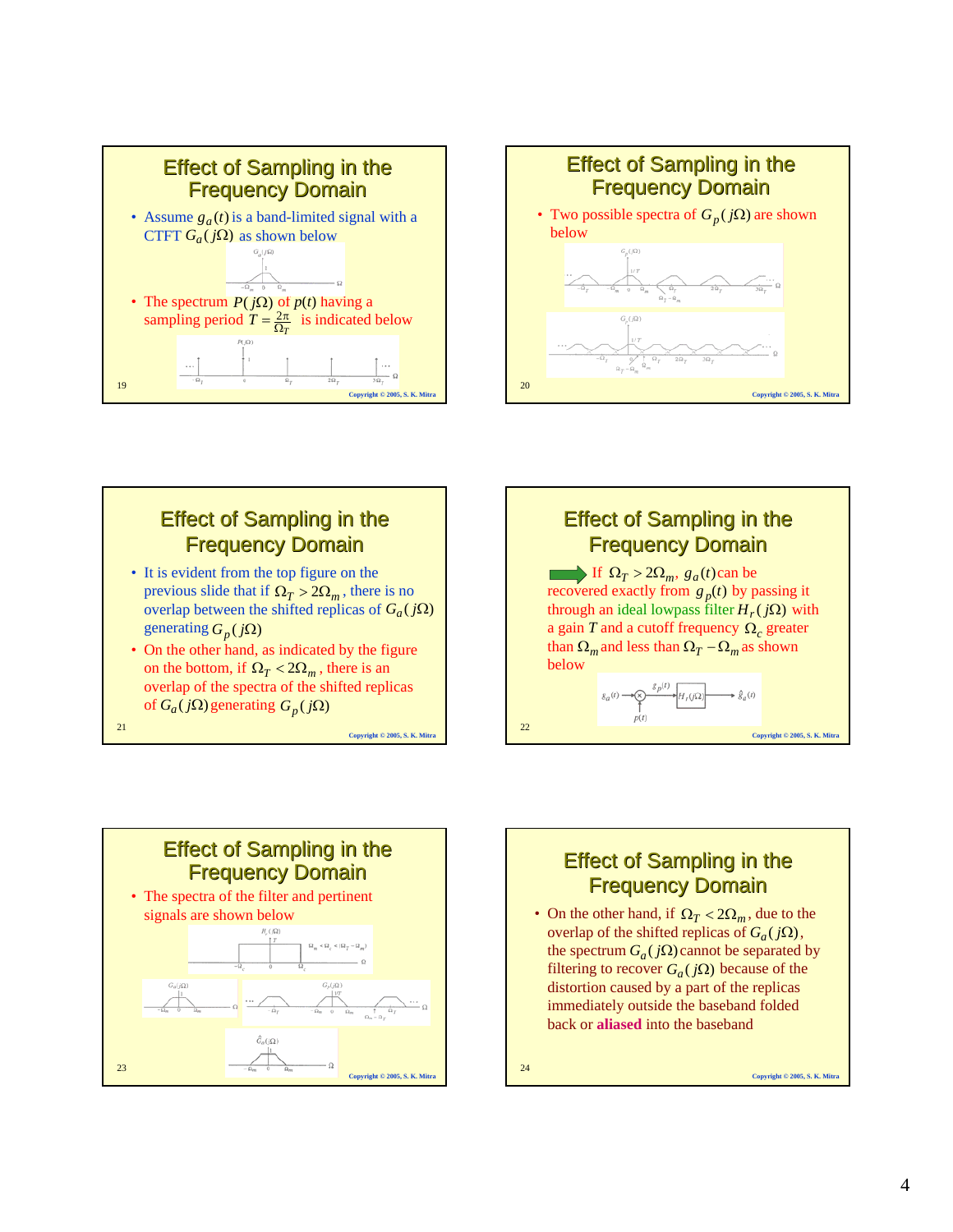



- The highest frequency  $\Omega_m$  contained in  $g_a(t)$ is usually called the **Nyquist frequency** since it determines the minimum sampling frequency  $\Omega_T = 2\Omega_m$  that must be used to fully recover  $g_a(t)$  from its sampled version
- The frequency  $2\Omega_m$  is called the **Nyquist rate**

28

#### **Effect of Sampling in the Frequency Domain**

- **Oversampling** The sampling frequency is higher than the Nyquist rate
- **Undersampling** The sampling frequency is lower than the Nyquist rate
- **Critical sampling** The sampling frequency is equal to the Nyquist rate
- Note: A pure sinusoid may not be recoverable from its critically sampled
- $29$ version  $\frac{1}{30}$

**Copyright © 2005, S. K. Mitra**

## **Effect of Sampling in the Frequency Domain**

- In digital telephony, a 3.4 kHz signal bandwidth is acceptable for telephone conversation
- Here, a sampling rate of 8 kHz, which is greater than twice the signal bandwidth, is used

**Copyright © 2005, S. K. Mitra**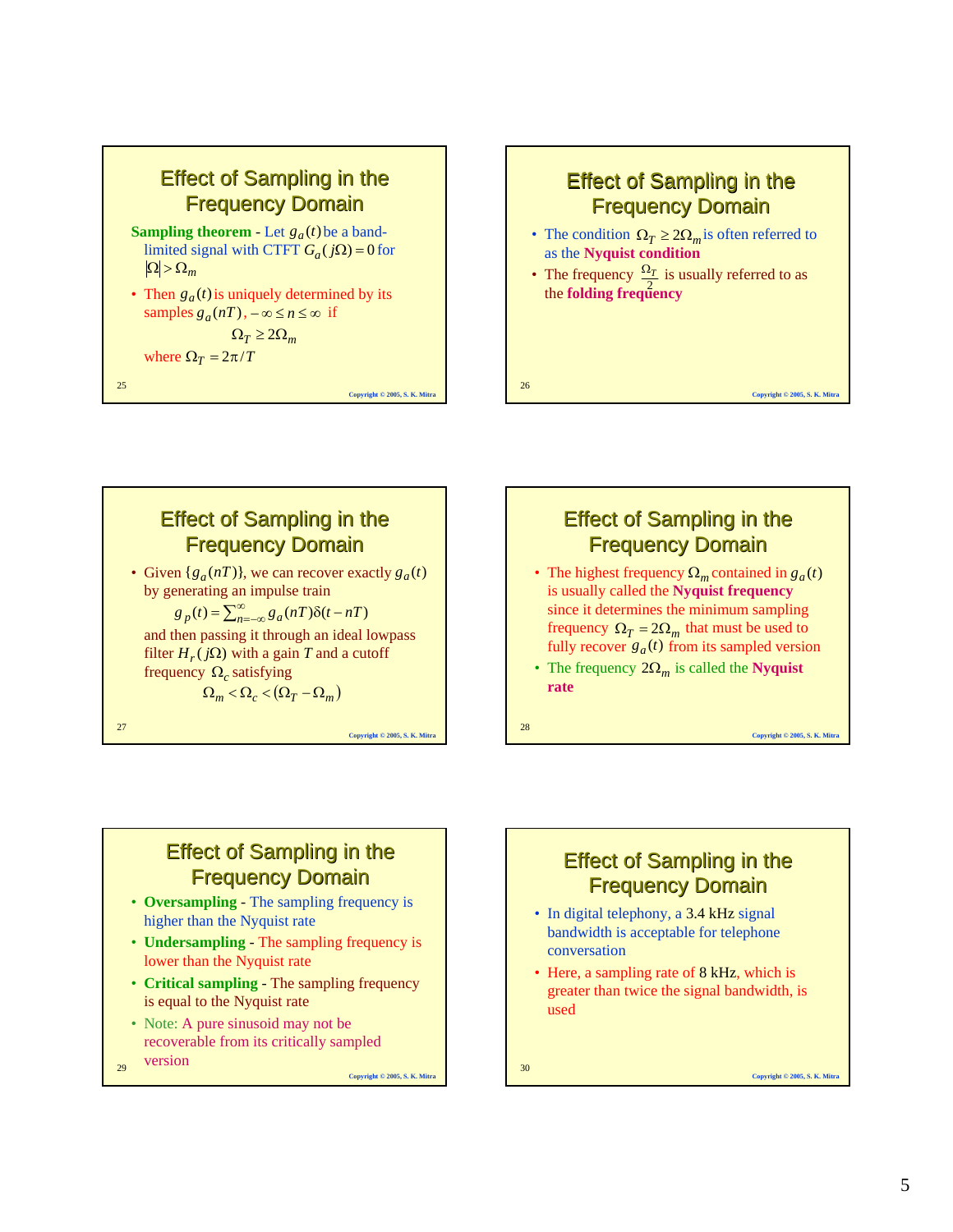

- In high-quality analog music signal processing, a bandwidth of 20 kHz has been determined to preserve the fidelity
- Hence, in compact disc (CD) music systems, a sampling rate of 44.1 kHz, which is slightly higher than twice the signal bandwidth, is used

**Copyright © 2005, S. K. Mitra**

31

32 **Copyright © 2005, S. K. Mitra Effect of Sampling in the Frequency Domain** • Example - Consider the three continuoustime sinusoidal signals: • Their corresponding CTFTs are:  $g_1(t) = \cos(6\pi t)$  $g_2(t) = \cos(14\pi t)$  $g_3(t) = \cos(26\pi t)$  $G_3(j\Omega) = \pi[\delta(\Omega - 26\pi) + \delta(\Omega + 26\pi)]$  $G_2(j\Omega) = \pi[\delta(\Omega - 14\pi) + \delta(\Omega + 14\pi)]$  $G_1(j\Omega) = \pi[\delta(\Omega - 6\pi) + \delta(\Omega + 6\pi)]$ 







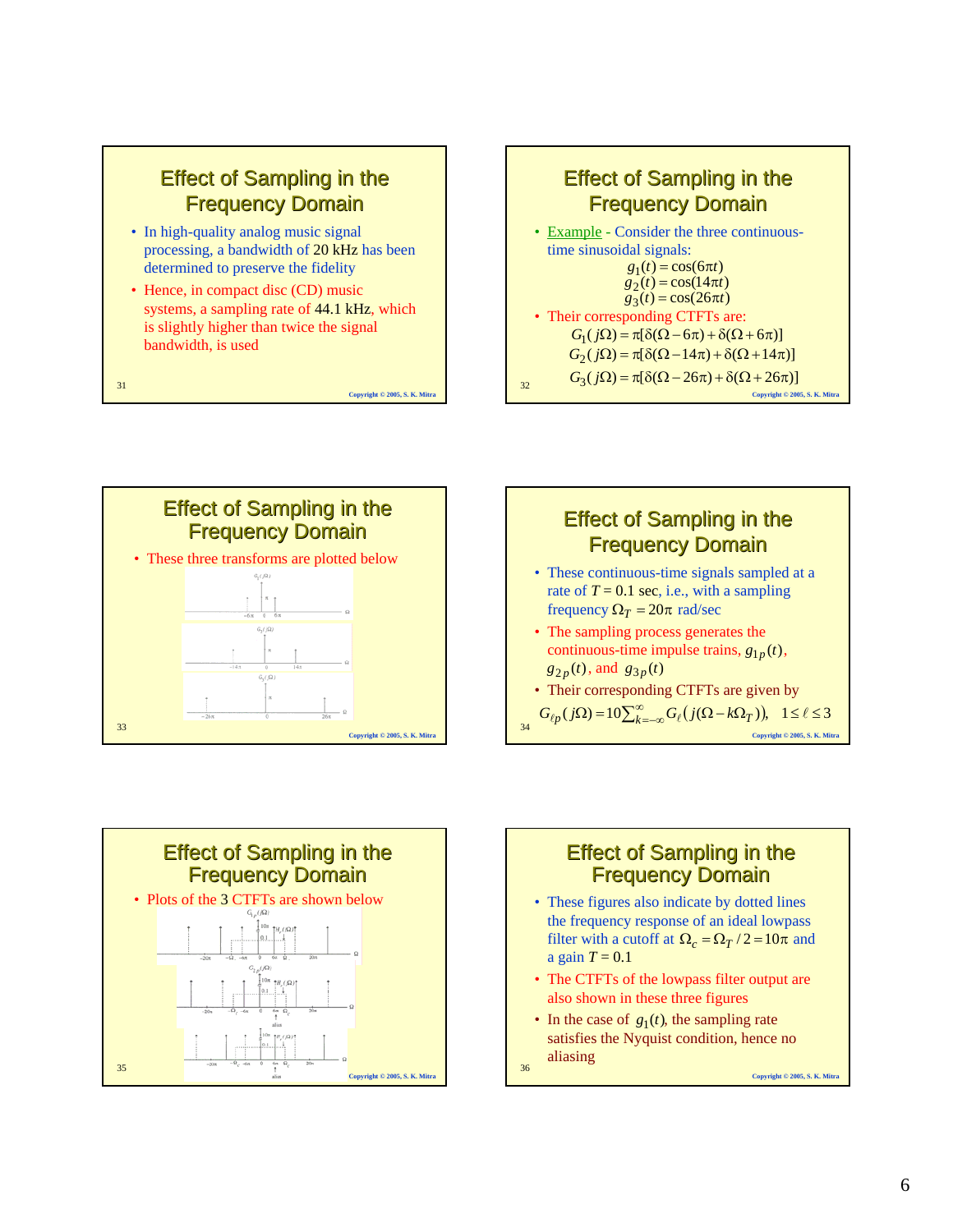- Moreover, the reconstructed output is precisely the original continuous-time signal
- In the other two cases, the sampling rate does not satisfy the Nyquist condition, resulting in aliasing and the filter outputs are all equal to  $cos(6\pi t)$

37

**Copyright © 2005, S. K. Mitra**

## **Effect of Sampling in the Frequency Domain**

- Note: In the figure below, the impulse appearing at  $\Omega = 6\pi$  in the positive frequency passband of the filter results from the aliasing of the impulse in  $G_2(j\Omega)$  at  $\Omega = -14\pi$
- Likewise, the impulse appearing at  $\Omega = 6\pi$ in the positive frequency passband of the filter results from the aliasing of the impulse in  $G_3(j\Omega)$  at  $\Omega = 26\pi$

**Copyright © 2005, S. K. Mitra**

38







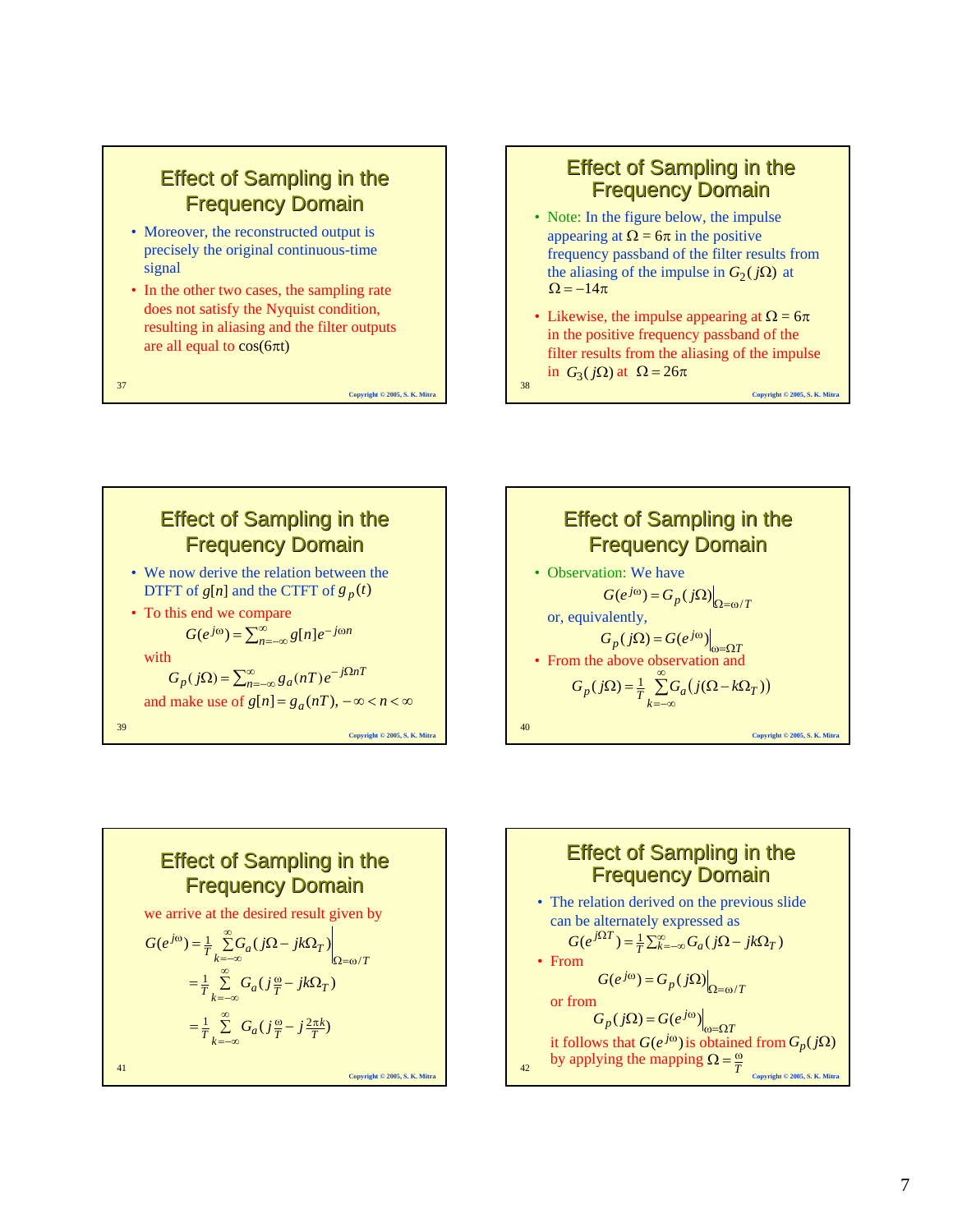









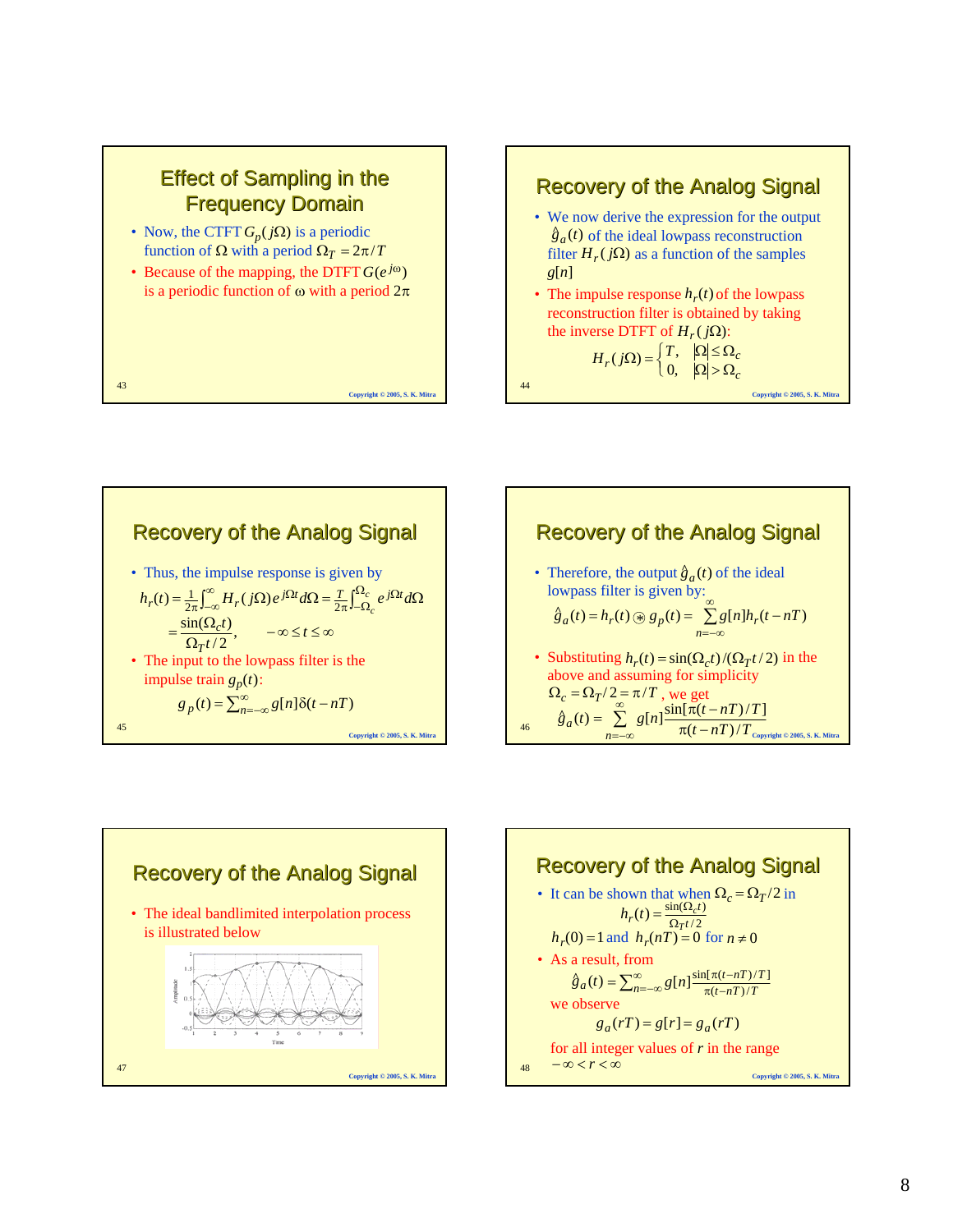#### **Recovery of the Analog Signal**

- The relation
	- $\int_{a}^{a} (rT) = g[r] = g_a(rT)$

holds whether or not the condition of the sampling theorem is satisfied

• However,  $\hat{g}_a(rT) = g_a(rT)$  for all values of *t* only if the sampling frequency  $\Omega_T$  satisfies the condition of the sampling theorem

**Copyright © 2005, S. K. Mitra**

**Copyright © 2005, S. K. Mitra**

**Copyright © 2005, S. K. Mitra**

49

#### **Implication of the Sampling Process**

- Consider again the three continuous-time  $\text{signals: } g_1(t) = \cos(6\pi t), g_2(t) = \cos(14\pi t),$ and  $g_3(t) = \cos(26\pi t)$
- The plot of the CTFT  $G_{1p}(j\Omega)$  of the sampled version  $g_{1p}(t)$  of  $g_1(t)$  is shown below





52 **Copyright © 2005, S. K. Mitra** Implication of the Sampling **Process** • For example, to recover the signal  $cos(34\pi t)$ , it will be necessary to employ a bandpass filter with a frequency response where  $\Delta$  is a small number  $H_r(j\Omega) = \begin{cases} 0.1, & (34 - \Delta)\pi \leq |\Omega| \leq (34 + \Delta)\pi \\ 0, & \text{otherwise} \end{cases}$ 

### **Implication of the Sampling Process**

• Likewise, we can recover the aliased baseband component cos(6π*t*) from the sampled version of either  $g_{2p}(t)$  or  $g_{3p}(t)$ by passing it through an ideal lowpass filter with a frequency response:

$$
H_r(j\Omega) = \begin{cases} 0.1, & (6 - \Delta)\pi \leq |\Omega| \leq (6 + \Delta)\pi \\ 0, & \text{otherwise} \end{cases}
$$

53

contains the component cos(6π*t*) • Similarly, from either  $g_{2p}(t)$  or  $g_{3p}(t)$  we

can recover any one of the frequencytranslated versions, including the parent continuous-time signal  $g_2(t)$  or  $g_3(t)$  as the case may be, by employing suitable filters

**Implication of the Sampling Process** 

• There is no aliasing distortion unless the original continuous-time signal also

 $54$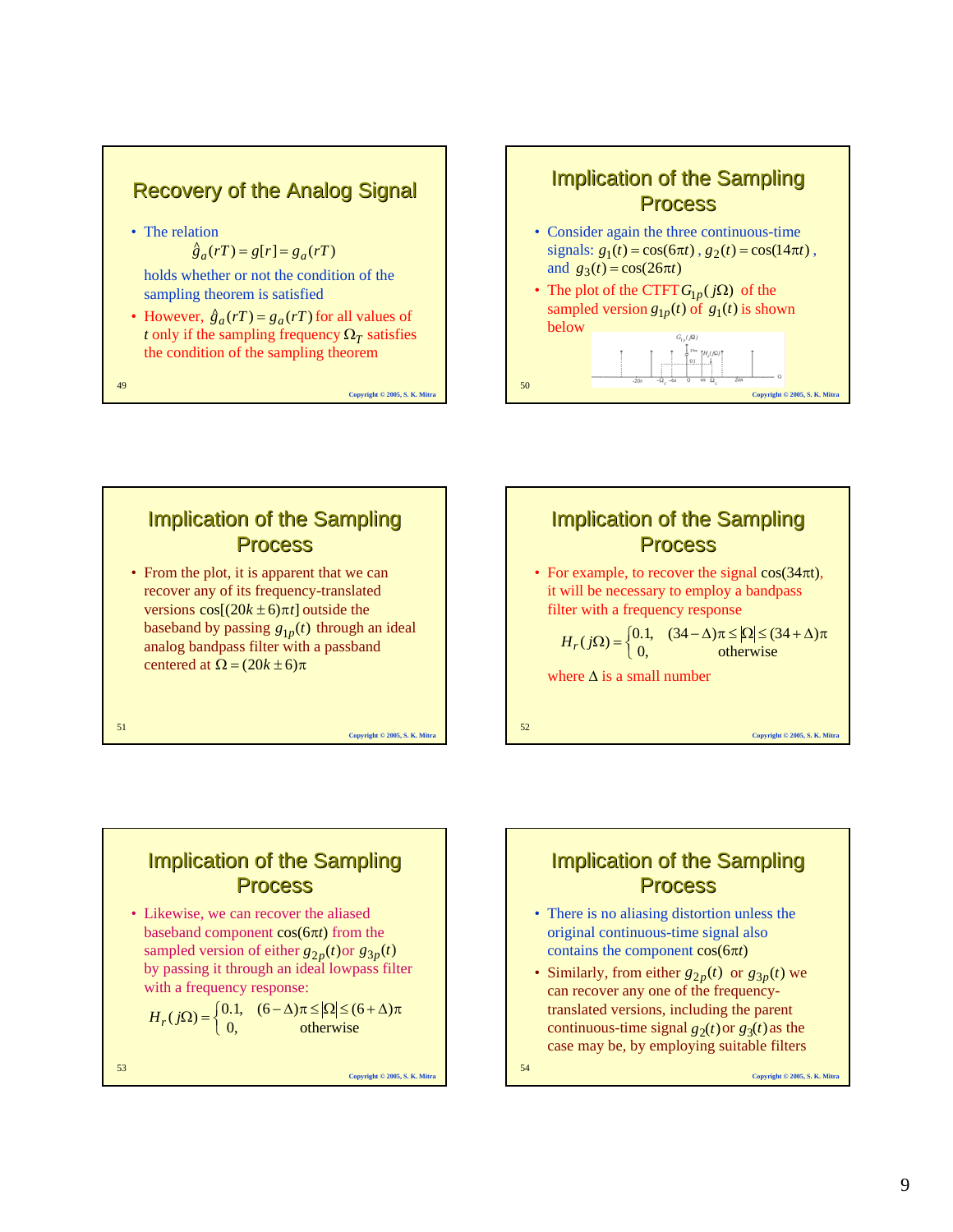### **Sampling of Bandpass Signals**

- The conditions developed earlier for the unique representation of a continuous-time signal by the discrete-time signal obtained by uniform sampling assumed that the continuous-time signal is bandlimited in the frequency range from dc to some frequency Ω*<sup>m</sup>*
- 55 Such a continuous-time signal is commonly referred to as a **lowpass signal**

**Copyright © 2005, S. K. Mitra**

#### Sampling of Bandpass Signals

- There are applications where the continuoustime signal is bandlimited to a higher frequency range  $\Omega_L \leq |\Omega| \leq \Omega_H$  with  $\Omega_L > 0$
- Such a signal is usually referred to as the **bandpass signal**
- To prevent aliasing a bandpass signal can of course be sampled at a rate greater than twice the highest frequency, i.e. by ensuring

 $\Omega_T \geq 2\Omega_H$ 

56

58

60

**Copyright © 2005, S. K. Mitra**

#### Sampling of Bandpass Signals • However, due to the bandpass spectrum of the continuous-time signal, the spectrum of the discrete-time signal obtained by sampling will have spectral gaps with no signal components present in these gaps • Moreover, if  $\Omega_H$  is very large, the sampling rate also has to be very large which may not be practical in some situations

57

59



• We choose the sampling frequency  $\Omega_T$  to satisfy the condition

which is smaller than  $2\Omega_H$ , the Nyquist rate  $\Omega_T = 2(\Delta \Omega) = \frac{2\Omega_H}{M}$ 

• Substitute the above expression for  $\Omega_T$  in  $\sum_{a}^{\infty} G_a ( j(\Omega - k\Omega_T) )$ 

=−∞

$$
G_p(j\Omega) = \frac{1}{T} \sum_{k=-\infty} G_a(j(\Omega - k\Omega_T))
$$

**Copyright © 2005, S. K. Mitra**

**Copyright © 2005, S. K. Mitra**

# **Sampling of Bandpass Signals**

- A more practical approach is to use undersampling
- Let  $\Delta \Omega = \Omega_H \Omega_L$  define the bandwidth of the bandpass signal
- Assume first that the highest frequency Ω<sub>*H*</sub> contained in the signal is an integer multiple of the bandwidth, i.e.,

 $Ω<sub>H</sub> = M(ΔΩ)$ 

**Copyright © 2005, S. K. Mitra**

## **Sampling of Bandpass Signals**

- This leads to  $G_p(j\Omega) = \frac{1}{T} \sum_{k=-\infty}^{\infty} G_a(j\Omega - j2k(\Delta \Omega))$
- As before,  $G_p(j\Omega)$  consists of a sum of  $G_a(j\Omega)$ and replicas of  $G_a(j\Omega)$  shifted by integer multiples of twice the bandwidth ∆Ω and scaled by 1/*T*
- The amount of shift for each value of *k* ensures that there will be no overlap between all shifted replicas  $\Box$  no aliasing